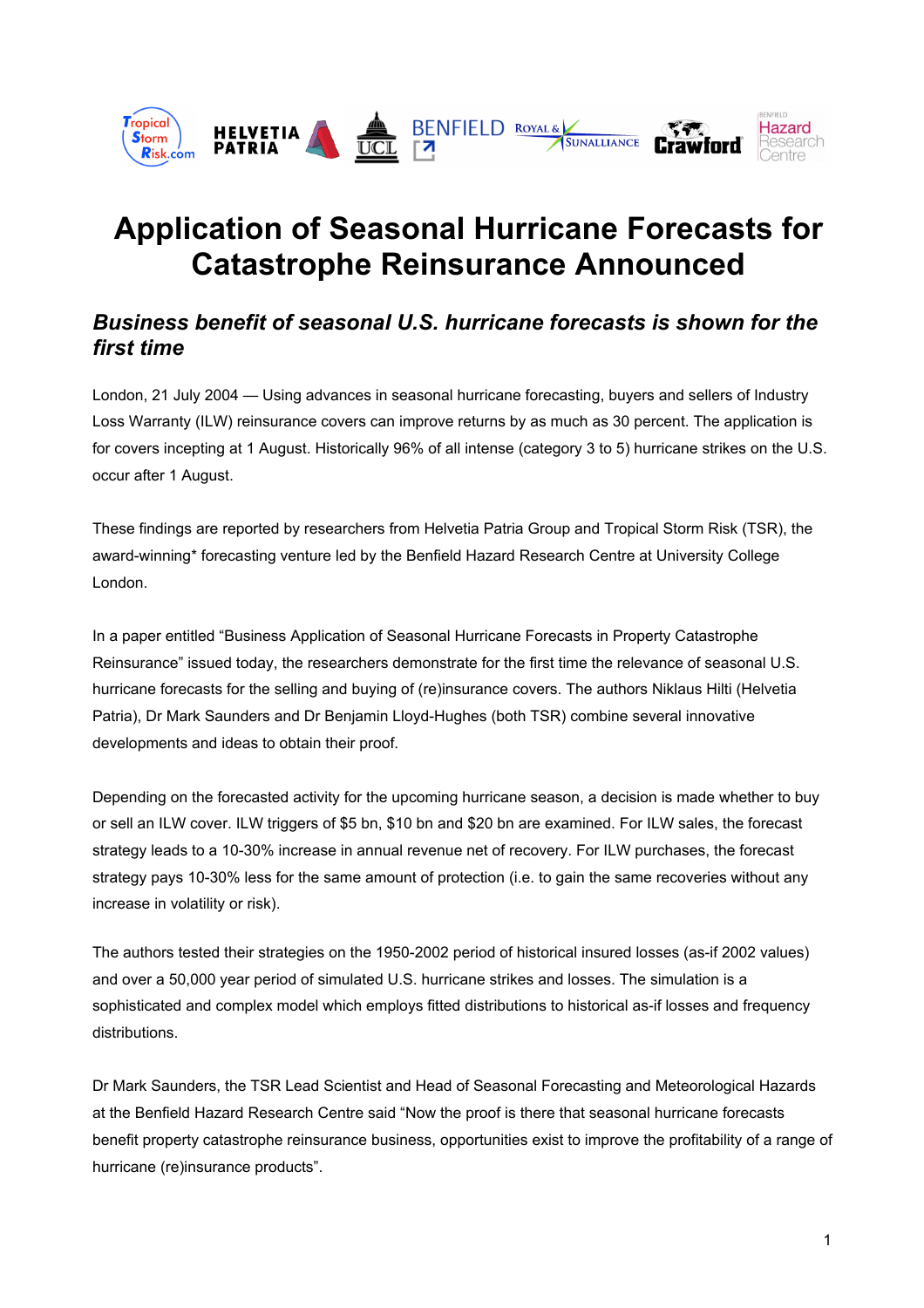Hurricanes rank historically above earthquakes and floods as the major geophysical cause of property damage in the United States. The annual mean insured damage bill and its standard deviation for hurricanes striking the continental US 1900-2002 is US \$ 2.9 billion and US \$ 6.7 billion respectively at 2002 prices and exposures.

Copies of the report, which appeared in the July/August edition of Global Re are available by contacting gmc@benfieldgroup.com

### -ENDS-

\* Tropical Storm Risk was awarded the London Market Innovation of the Year Award at The British Insurance Awards 2004 for their global Tropical Storm Tracker. The judges praised Tropical Storm Risk for the way major market players - insurer Royal & SunAlliance, broker Benfield and claims services provider Crawford & Company - "had worked together to harness the academic expertise available to offer a service that was innovative, relevant and unquestionably an asset to the London market."

### **For further information please contact:**

Tel: +41 71 493 5927 Tel: +44 (0) 1483 204187<br>
niklaus.hilti@helvetiapatria.ch mas@mssl.ucl.ac.uk

Niklaus Hilti Mark Saunders Mark Saunders Alison Burgess / David Bogg<br>Head Actuary, Reinsurance Lead Scientist, TSR Consortium Marketing and Communicatic Head Actuary, Reinsurance **Lead Scientist, TSR Consortium** Marketing and Communications<br>Helvetia Patria Group **Benfield Hazard Research Centre** Benfield Benfield Hazard Research Centre Switzerland London, UK London, UK

alison.burgess@benfieldgroup.com david.bogg@benfieldgroup.com

# **Notes to Editors:**

# **About Industry Loss Warranties**

Industry Loss Warranties (ILWs) are financial instruments designed to protect insurers or reinsurers from severe losses due to significant natural disasters. The buyer pays the seller a premium at the inception of the contract, and in return the buyer can make a claim should a major industry loss occur at or above an agreed trigger level. The trigger level is determined by the aggregated industry insurance loss. For U.S. hurricane cover, ILW trigger levels range typically from U.S. \$ 3bn to U.S. \$ 30bn depending upon the territorial scope of the cover, i.e. Florida only, North East U.S., Nationwide U.S. etc..

# **About Tropical Storm Risk (TSR):**

Founded in 2000, Tropical Storm Risk (TSR) offers a leading resource for forecasting the risk from tropical storms worldwide. The venture provides innovative forecast products to increase risk awareness and to help decision making within the (re)insurance industry, other business sectors, government and society. The TSR consortium is co-sponsored by Benfield, the leading independent reinsurance intermediary, Royal & Sun Alliance, the global insurance group, and Crawford & Company, a global claims management solutions company. The TSR scientific grouping brings together climate physicists, meteorologists and statisticians at University College London and the Met Office. Tropical Storm Risk was awarded the London Market Innovation of the Year Award at The British Insurance Awards 2004 for their global Tropical Storm Tracker.